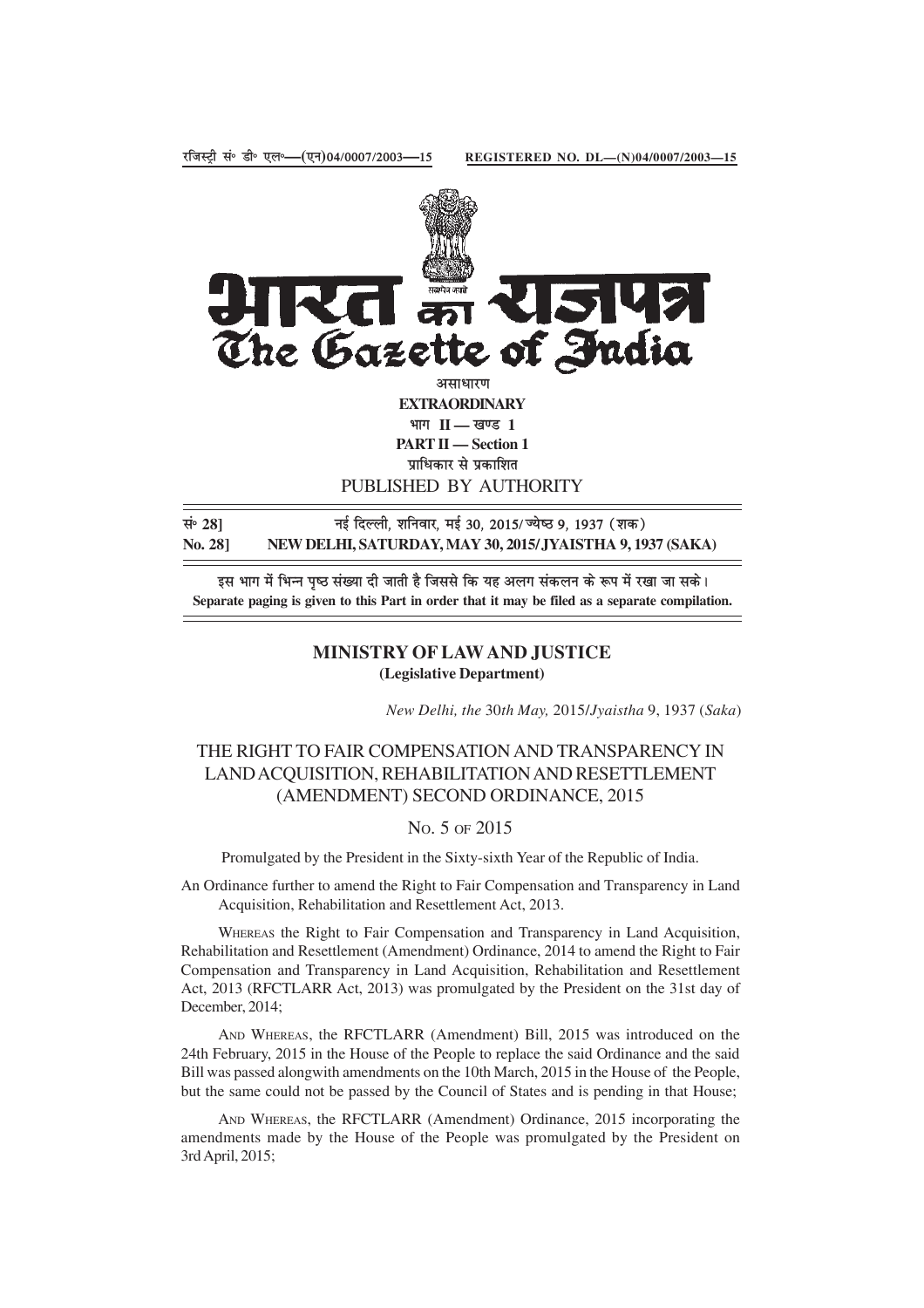AND WHEREAS, the RFCTLARR (Amendment) Second Bill, 2015 was introduced in the House of the People on 11th May, 2015;

AND WHEREAS, the House of the People referred the RFCTLARR (Amendment) Second Bill, 2015 to the Joint Committee of the Houses;

AND WHEREAS, it is considered necessary to give continued effect to the provisions of the RFCTLARR (Amendment) Ordinance, 2015;

AND WHEREAS,Parliament is not in session and the President is satisfied that circumstances exist which render it necessary for him to take immediate action;

Now, Therefore, in exercise of the powers conferred by clause (1) of article 123 of the Constitution, the President is pleased to promulgate the following Ordinance:—

**1.** (*1*) This Ordinance may be called the Right to Fair Compensation and Transparency in Land Acquisition, Rehabilitation and Resettlement (Amendment) Second Ordinance, 2015.

(*2*) It shall be deemed to have come into force on the 31st day of December, 2014.

**2.** In the Right to Fair Compensation and Transparency in Land Acquisition, Rehabilitation and Resettlement Act, 2013 (hereinafter referred to as the principal Act), for the words "private company" wherever they occur, the words "private entity" shall be substituted.

30 of 2013.

**3.** In the principal Act, in sub-section (*2*) of section 2, after the second proviso , the following proviso shall be inserted, namely: —

"Provided also that the acquisition of land for the projects listed in sub-section (*1*) of section 10A and the purposes specified therein shall be exempted from the provisions of the first proviso to this sub-section.".

**4.** In the principal Act, in section 3,—

 $(i)$  in clause  $(i)$ , in sub-clause  $(i)$ , for the words and figures "the Companies Act, 1956", the words and figures "the Companies Act, 2013" shall be substituted;

(*ii*) after clause (y), the following clause shall be inserted, namely:—

'(yy) "private entity" means any entity other than a Government entity or undertaking and includes a proprietorship, partnership, company, corporation, non-profit organisations or other entity under any law for the time being in force;'.

**5.** In the principal Act, after Chapter III, the following Chapter shall be inserted, namely:—

## "CHAPTER IIIA

PROVISIONS OF CHAPTER II AND CHAPTER III NOT TO APPLY TO CERTAIN PROJECTS

10A. (1) The appropriate Government may, in the public interest, by notification, exempt any of the following projects from the application of the provisions of Chapter II and Chapter III of this Act, namely: —

(*a*) such projects vital to national security or defence of India and every part thereof, including preparation for defence or defence production;

(*b*) rural infrastructure including electrification;

(*c*) affordable housing and housing for the poor people;

mencement.

Short title and com-

Substitution of certain expression throughout the Act.

Amendment of section 2.

Amendment of section 3.

Insertion of new Chapter IIIA.

Power of appropriate Government to exempt certain projects.

1 of 1956. 18 of 2013.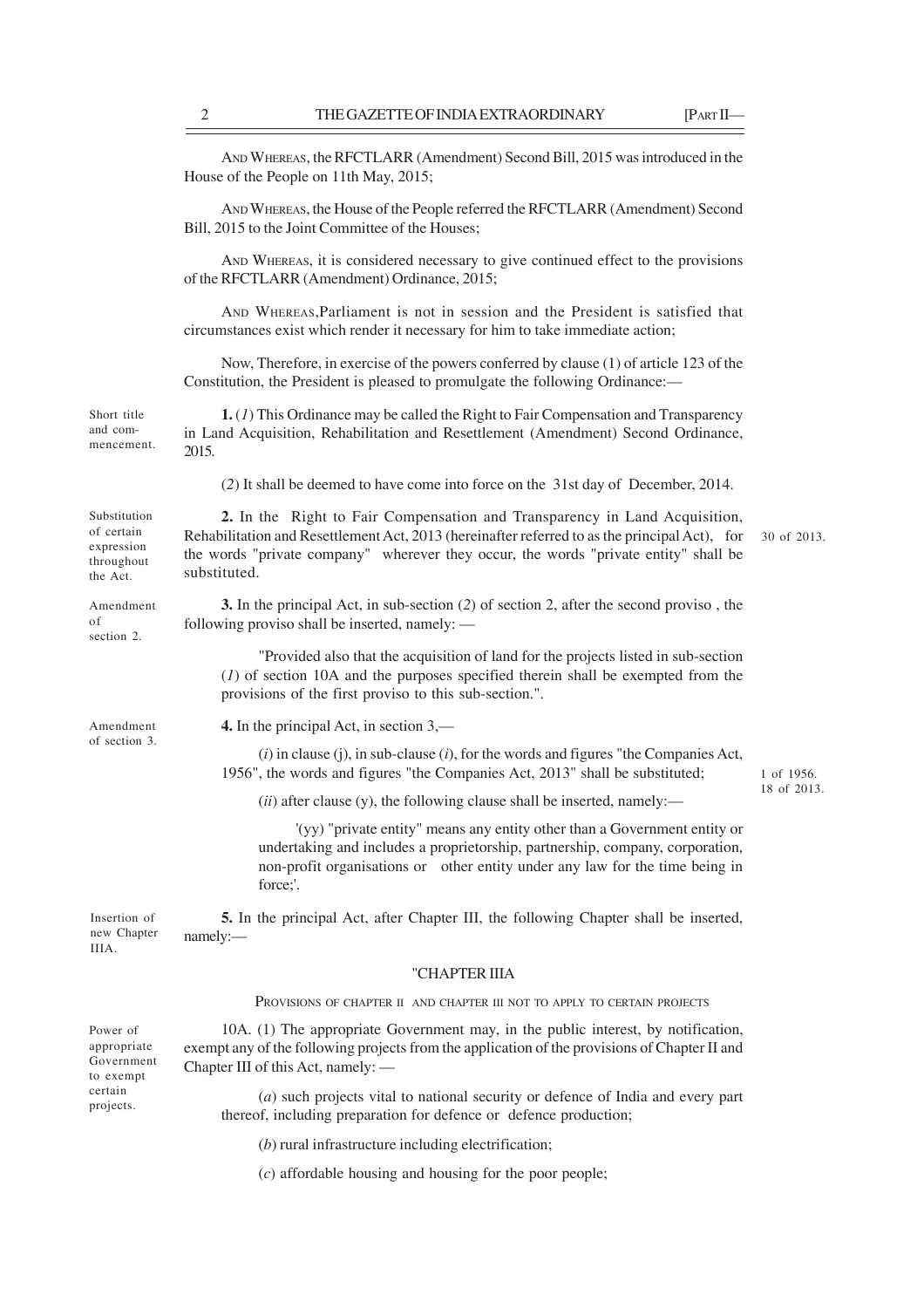(*d*) industrial corridors set up by the appropriate Government and its undertakings (in which case the land shall be acquired up to one kilometer on both sides of designated railway line or roads for such industrial corridor); and

(*e*) Infrastructure projects including projects under public private partnership where the ownership of land continues to vest with the Government:

Provided that the appropriate Government shall, before the issue of notification, ensure the extent of land for the proposed acquisition keeping in view the bare minimum land required for such project.

(*2*) The appropriate Government shall undertake a survey of its wasteland including arid land and maintain a record containing details of such land, in such manner as may be prescribed by the appropriate Government.

**6.** In the principal Act, in section 24, in sub-section (*2*), after the proviso, the following proviso shall be inserted, namely:—

"Provided further that in computing the period referred to in this sub-section, any period or periods during which the proceedings for acquisition of the land were held up on account of any stay or injunction issued by any court or the period specified in the award of a Tribunal for taking possession or such period where possession has been taken but the compensation is lying deposited in a court or in any designated account maintained for this purpose, shall be excluded.".

**7.** In the principal Act, in section 31, in sub-section (*2*), in clause (h), after the words "affected families", the words "including compulsory employment to at least one member of such affected family of a farm labourer" shall be inserted. Amendment of section 31.

**8.** In the principal Act, in section 46, in sub-section (*6*), in the Explanation, in clause(*b*), the words "any person other than" shall be omitted.

**9.** In the principal Act, after section 67, the following section shall be inserted, namely—

"67A. The Authority shall, after receiving reference under section 64 and after giving notice of such reference to all parties concerned, hold the hearing in the district where the land acquisition takes place for settlement of the objections raised in the reference.".

**10.** In the principal Act, for section 87, the following section shall be substituted, namely:—

"87. Where an offence under this Act has been committed by any person who is or was employed in the Central Government or the State Government, as the case may be, at the time of commission of such alleged offence, the court shall take cognizance of such offence provided the procedure laid down in section 197 of the Code of Criminal Procedure, 1973 is followed.".

**11.** In the principal Act, in section 101, for the words "a period of five years", the words, "a period specified for setting up of any project or for five years, whichever is later," shall be substituted.

**12.** In the principal Act, in section 105,—

 $(i)$  for sub-section  $(3)$ , the following sub-section shall be substituted, namely:—

"(*3*) The provisions of this Act relating to the determination of compensation in accordance with the First Schedule, rehabilitation and

2 of 1974.

of section 24.

Amendment of section 46.

Insertion of new section 67A.

Hearing to be held by Authority in district or districts to decide grievances.

Substitution of new section for section 87.

Offences by Government officials.

Amendment of section 101.

Amendment of section 105.